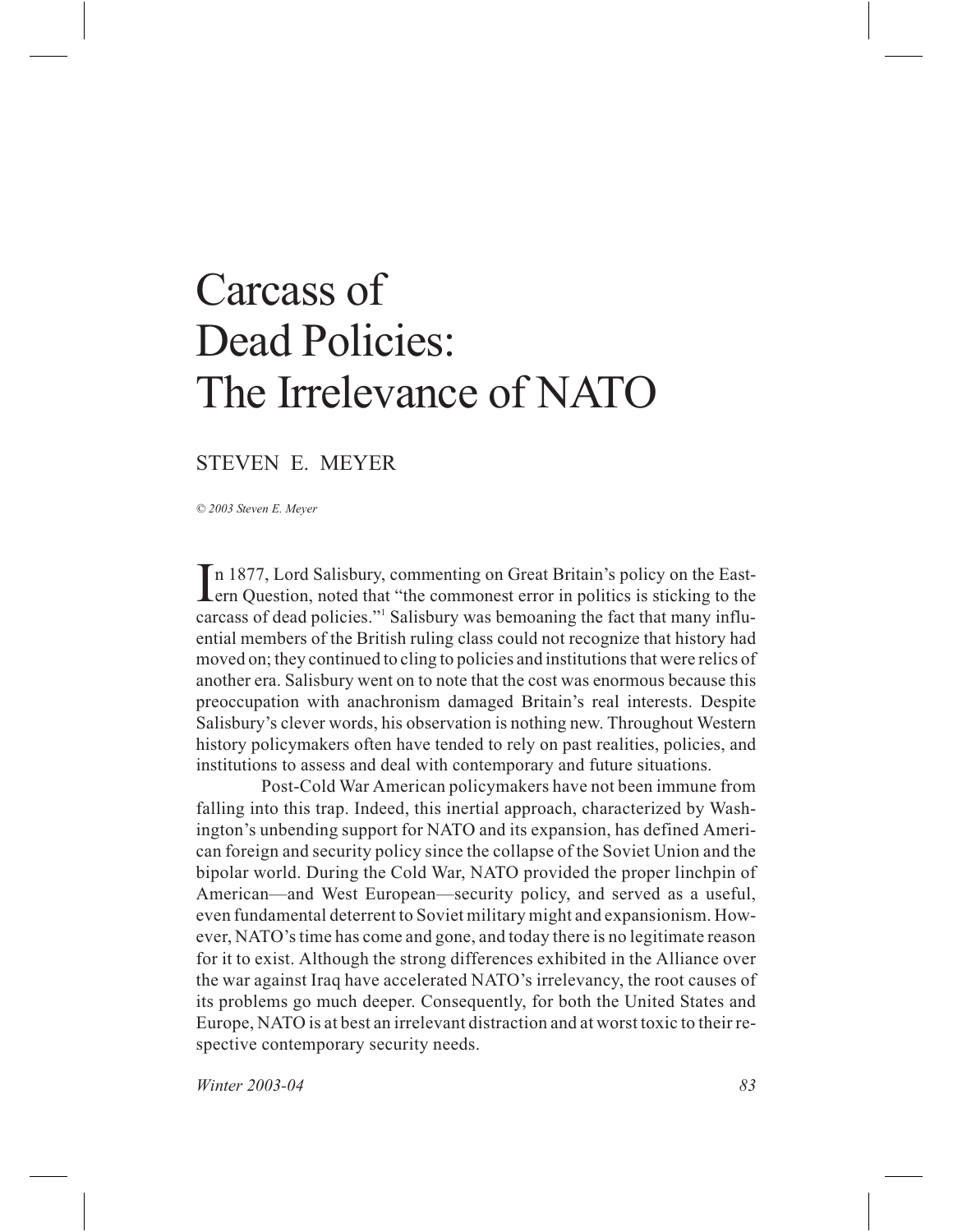| <b>Report Documentation Page</b>                                                                                                                                                                                                                                                                                                                                                                                                                                                                                                                                                                                                                                                                                                                                                                                                                                   |                             |                              |                                                   | Form Approved<br>OMB No. 0704-0188                  |                           |
|--------------------------------------------------------------------------------------------------------------------------------------------------------------------------------------------------------------------------------------------------------------------------------------------------------------------------------------------------------------------------------------------------------------------------------------------------------------------------------------------------------------------------------------------------------------------------------------------------------------------------------------------------------------------------------------------------------------------------------------------------------------------------------------------------------------------------------------------------------------------|-----------------------------|------------------------------|---------------------------------------------------|-----------------------------------------------------|---------------------------|
| Public reporting burden for the collection of information is estimated to average 1 hour per response, including the time for reviewing instructions, searching existing data sources, gathering and<br>maintaining the data needed, and completing and reviewing the collection of information. Send comments regarding this burden estimate or any other aspect of this collection of information,<br>including suggestions for reducing this burden, to Washington Headquarters Services, Directorate for Information Operations and Reports, 1215 Jefferson Davis Highway, Suite 1204, Arlington<br>VA 22202-4302. Respondents should be aware that notwithstanding any other provision of law, no person shall be subject to a penalty for failing to comply with a collection of information if it<br>does not display a currently valid OMB control number. |                             |                              |                                                   |                                                     |                           |
| 1. REPORT DATE<br>2003                                                                                                                                                                                                                                                                                                                                                                                                                                                                                                                                                                                                                                                                                                                                                                                                                                             |                             | 2. REPORT TYPE               |                                                   | <b>3. DATES COVERED</b><br>00-00-2003 to 00-00-2003 |                           |
| <b>4. TITLE AND SUBTITLE</b>                                                                                                                                                                                                                                                                                                                                                                                                                                                                                                                                                                                                                                                                                                                                                                                                                                       |                             |                              |                                                   | <b>5a. CONTRACT NUMBER</b>                          |                           |
| <b>Carcass of Dead Policies: The Irrelevance of NATO</b>                                                                                                                                                                                                                                                                                                                                                                                                                                                                                                                                                                                                                                                                                                                                                                                                           |                             |                              |                                                   | 5b. GRANT NUMBER                                    |                           |
|                                                                                                                                                                                                                                                                                                                                                                                                                                                                                                                                                                                                                                                                                                                                                                                                                                                                    |                             |                              |                                                   | 5c. PROGRAM ELEMENT NUMBER                          |                           |
| 6. AUTHOR(S)                                                                                                                                                                                                                                                                                                                                                                                                                                                                                                                                                                                                                                                                                                                                                                                                                                                       |                             |                              |                                                   | 5d. PROJECT NUMBER                                  |                           |
|                                                                                                                                                                                                                                                                                                                                                                                                                                                                                                                                                                                                                                                                                                                                                                                                                                                                    |                             |                              |                                                   | <b>5e. TASK NUMBER</b>                              |                           |
|                                                                                                                                                                                                                                                                                                                                                                                                                                                                                                                                                                                                                                                                                                                                                                                                                                                                    |                             |                              |                                                   | 5f. WORK UNIT NUMBER                                |                           |
| 7. PERFORMING ORGANIZATION NAME(S) AND ADDRESS(ES)<br><b>US Army War College, ATTN: Parameters, 47 Ashburn</b><br>Drive, Carlisle, PA, 17013                                                                                                                                                                                                                                                                                                                                                                                                                                                                                                                                                                                                                                                                                                                       |                             |                              |                                                   | 8. PERFORMING ORGANIZATION<br><b>REPORT NUMBER</b>  |                           |
| 9. SPONSORING/MONITORING AGENCY NAME(S) AND ADDRESS(ES)                                                                                                                                                                                                                                                                                                                                                                                                                                                                                                                                                                                                                                                                                                                                                                                                            |                             |                              |                                                   | 10. SPONSOR/MONITOR'S ACRONYM(S)                    |                           |
|                                                                                                                                                                                                                                                                                                                                                                                                                                                                                                                                                                                                                                                                                                                                                                                                                                                                    |                             |                              |                                                   | 11. SPONSOR/MONITOR'S REPORT<br>NUMBER(S)           |                           |
| 12. DISTRIBUTION/AVAILABILITY STATEMENT<br>Approved for public release; distribution unlimited                                                                                                                                                                                                                                                                                                                                                                                                                                                                                                                                                                                                                                                                                                                                                                     |                             |                              |                                                   |                                                     |                           |
| <b>13. SUPPLEMENTARY NOTES</b>                                                                                                                                                                                                                                                                                                                                                                                                                                                                                                                                                                                                                                                                                                                                                                                                                                     |                             |                              |                                                   |                                                     |                           |
| 14. ABSTRACT                                                                                                                                                                                                                                                                                                                                                                                                                                                                                                                                                                                                                                                                                                                                                                                                                                                       |                             |                              |                                                   |                                                     |                           |
| <b>15. SUBJECT TERMS</b>                                                                                                                                                                                                                                                                                                                                                                                                                                                                                                                                                                                                                                                                                                                                                                                                                                           |                             |                              |                                                   |                                                     |                           |
| 16. SECURITY CLASSIFICATION OF:                                                                                                                                                                                                                                                                                                                                                                                                                                                                                                                                                                                                                                                                                                                                                                                                                                    | 17. LIMITATION OF           | 18. NUMBER                   | 19a. NAME OF                                      |                                                     |                           |
| a. REPORT<br>unclassified                                                                                                                                                                                                                                                                                                                                                                                                                                                                                                                                                                                                                                                                                                                                                                                                                                          | b. ABSTRACT<br>unclassified | c. THIS PAGE<br>unclassified | <b>ABSTRACT</b><br>Same as<br><b>Report (SAR)</b> | OF PAGES<br>15                                      | <b>RESPONSIBLE PERSON</b> |

**Standard Form 298 (Rev. 8-98)**<br>Prescribed by ANSI Std Z39-18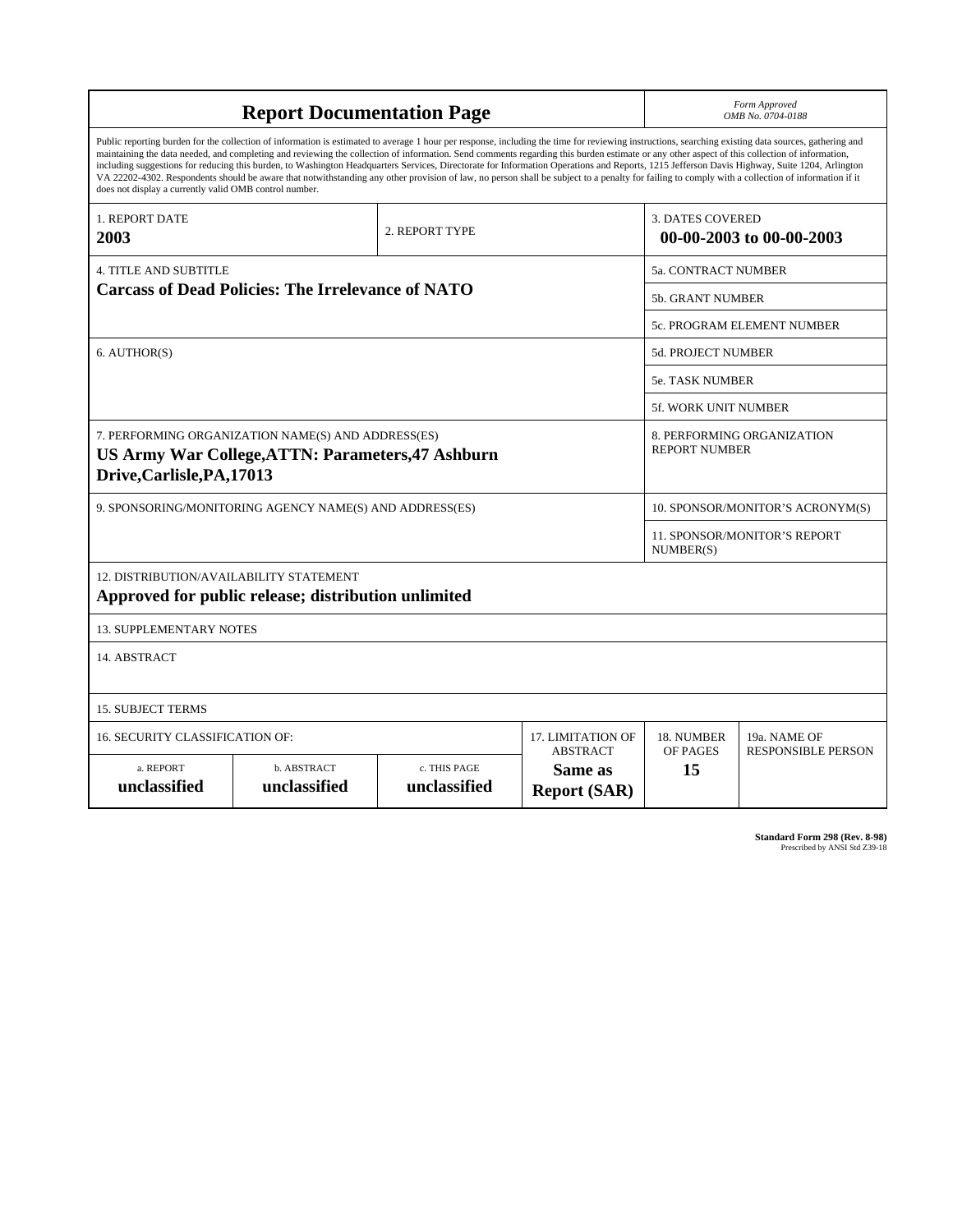### *The Inertial Imperative*

The end of the Cold War presented a problem similar to the one faced by post-World War II American leaders. A tectonic shift had occurred that required innovation, creativity, and a real understanding of the evolving world. For some experts—both in government and academia, as well as on both sides of the Atlantic—the collapse of the Soviet Union and the Warsaw Pact called into question the need for NATO. They recognized that an era had ended and the time was ripe for a basic debate about the future of NATO and Western security policies and structures.

Unfortunately, the policymakers in Washington who established the priorities for the post-Cold War era reacted quite differently from their predecessors. A small, influential coterie of policymakers in the elder Bush and then the Clinton administrations reacted reflexively and inertially, cutting off what should have been useful debate on the future. Moreover, virtually all of the officials who helped define the foreign and security policy in the Bush "41" Administration have resurfaced in the current Bush Administration. According to them, the existence and viability of NATO was not to be questioned. It was to remain basically the same successful alliance of American and European foreign and security policy that it had been since 1949. But a fundamental change was taking place in the post-Cold War security environment. In 1949, a genuine, measurable security threat justified NATO for all its members. Now, with the end of the Cold War, the inertial attachment to NATO meant that the alliance had to seek or invent reasons to justify its existence and relevance.

American officials recognized the threats to the alliance. NATO needed props. Expansion into the former Warsaw Pact was one. Not only did expansion provide a whole new raison d'etre for the alliance, but—perhaps more important—it spawned a large new bureaucracy and the accompanying "busyness" that provide the lifeblood of institutions trying to justify their existence. At the same time, the theological mantra changed. Since there was no longer an enemy, NATO could not be described as a defensive alliance, it now was to be a combination of a wide-ranging political and collective security alliance. There were only two avenues the countries of Central and Eastern Europe could take if they wanted to join the West: NATO for security interests, and the European Union for economic interests. No other avenues were acceptable.

Dr. Steven E. Meyer is Professor of Political Science at the Industrial College of the Armed Forces, National Defense University, in Washington, D.C. He is a graduate of the University of Wisconsin and holds an M.S. in political science from Fordham University and a Ph.D. from Georgetown University. His most recent writings include "U.S. Policy Toward the Former Yugoslavia," a Woodrow Wilson Center publication.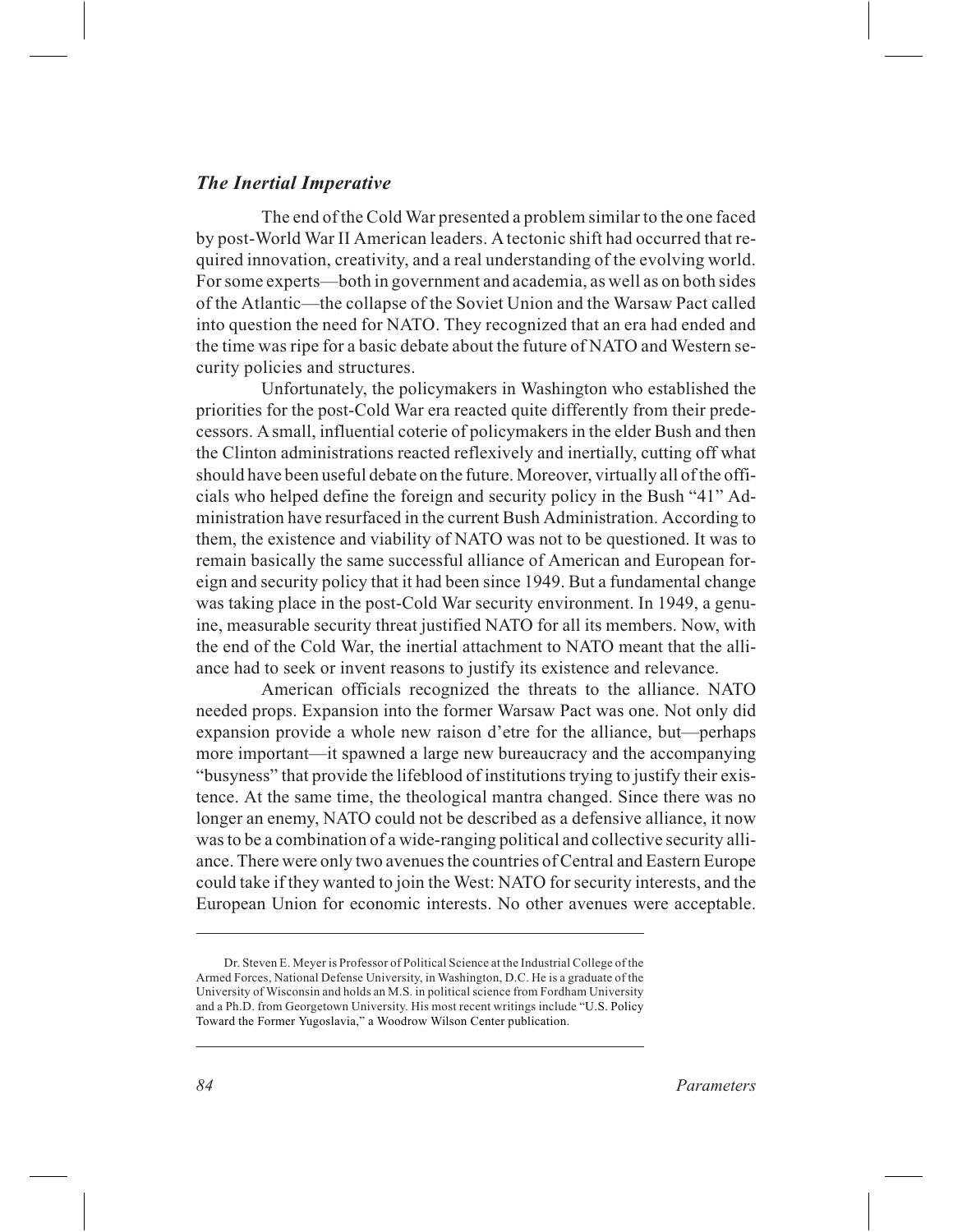Consequently, in 1999 Poland, Hungary, and the Czech Republic joined NATO, and in November 2002 the Baltic countries, Slovakia, Slovenia, Bulgaria, and Romania accepted invitations to join the alliance.

In addition to expansion, the crisis in the Balkans also came to NATO's rescue. For the Clinton Administration, the former Yugoslavia was never really the most important point. NATO credibility was. This distinction is fundamental because policies that were designed to justify NATO were not necessarily the same as those that would deal successfully with issues in the former Yugoslavia. Clinton Administration spokesmen often pointed out that our vital interest was in preserving the alliance and vindicating our leadership of it.

In February 1996, for example, the *Congressional Digest* observed that a primary motivation for the Clinton Administration's engagement in the former Yugoslavia was because it constituted a "test case of NATO's ability to deal with post-Cold War security threats." Three years later, in April 1999, Secretary of State Madeleine Albright noted that "Belgrade's actions [in Kosovo] constitute a critical test of NATO" and that "we were responding to a post-Cold War threat to alliance interests and values."2 Another former Clinton Administration official sums up the point by noting that a primary "factor contributing to the US decision to engage in Bosnia was the need to defend NATO's credibility."<sup>3</sup> The Balkans became the indispensable vehicle to respond to the perceived challenges to NATO's credibility and viability. For Washington, using the existence and proximity of NATO to justify intervention in the Balkans was less important than using the existence and proximity of the Balkans to justify NATO.

Although the current Bush Administration's focus has been riveted on the post-9/11 war on terrorism and Iraq, it has remained staunchly committed to NATO and its expansion. In its approach to the NATO Summit in Prague in November 2002, the alliance's serious problems were ignored, downplayed, or glossed over. For example, in congressional testimony in February 2002, a high-level Administration official said that NATO expansion was an exercise in "how much we can do to advance the cause of freedom," and that we must strengthen NATO's military capability and political solidarity.<sup>4</sup> In October 2002, in an address to the NATO Parliamentary Assembly, another Administration official noted that NATO "remains the essential link between Europe and North America—the place for free nations to secure peace, security, and liberty."<sup>5</sup>

But no one explains what all of this means—whose freedom, peace, security, and liberty are endangered? Who, after all, is the enemy? How is it possible to argue that there is any sense of political solidarity in the wake of the alliance's deep split over Iraq? NATO enthusiasts repeat their mantra by rote, but none of it justifies supporting a failing alliance.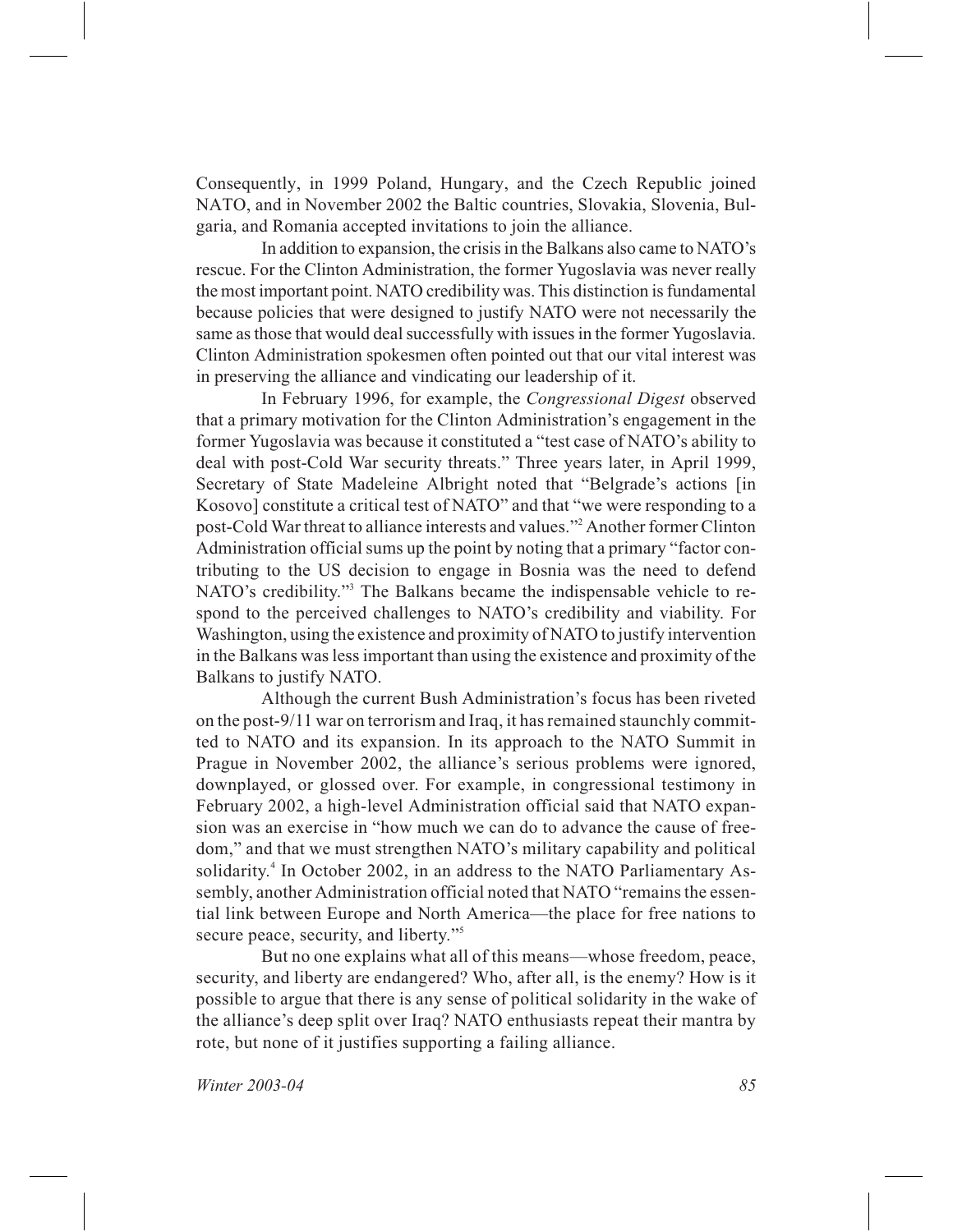#### **Inevitable Decline** *Inevitable Decline*

There are five interrelated reasons why post-Cold War rhetoric and inertial symbolism no longer conform to reality.

 *First, the legitimate threat that justified NATO really is gone*. All three US administrations since the collapse of the Soviet Union have paid lip service to this aphorism. For more than a decade, US security has advocated cooperation with Russia, but the structural and functional reality is quite different. Essentially, we are following a modified version of the post-World War I model, which excluded the defeated Germany from European and Western councils, rather than the more positive post-1815 and post-1945 models of including former enemies as quickly and completely as possible into the new security system. Consequently, the NATO-Russia Founding Act, the old Permanent Joint Council, and the new NATO-Russia Council speak more to separation and isolation than they do to cooperation and inclusion. They reinforce the fault line in Europe, unnecessarily dividing the continent into "ins" and "outs," with Russia clearly still "out."6

The fundamental problem has been the inability of the post-Cold War American—and European—leadership to move beyond old organizations, policies, and philosophies to build organizations, policies, and philosophies that are more appropriate to the current age. Ever since the end of the Cold War and the ascendancy of the United States as the world's only superpower, American foreign policy has been formulated and controlled by a very small coterie of elites from both the Democratic and Republican parties who share a remarkable synonymy of interests, values, and outlooks, differing only at the margins.

 *Second, the whole nature of contemporary European politics has changed so fundamentally that it has outgrown NATO-type alliances*. For the first time in about 1,800 years, there is no world-class threat to or from any European state or combination of European states that requires a wide-ranging, comprehensive alliance such as NATO.<sup>7</sup> For the most part, borders are set, uncontested, and peaceful. Aggressive nationalism (although not nationalism itself) and the race for arms and empire that so dominated the politics of every major power from the 16th through the early 20th centuries are gone.

In Western Europe, the political struggle has replaced many of the characteristics of Westphalian sovereignty with a more intricate system of regions, states, and supra-national organizations. The "constitutional conference" launched in March 2002 ultimately may determine what happens to the residue of traditional sovereignty in Western Europe. The situation is different in Central Europe, where states are trying to reestablish democracy and civil society after years of Nazi and communist tyranny, while at the same time struggling to meet the requirements to join the European Union. And the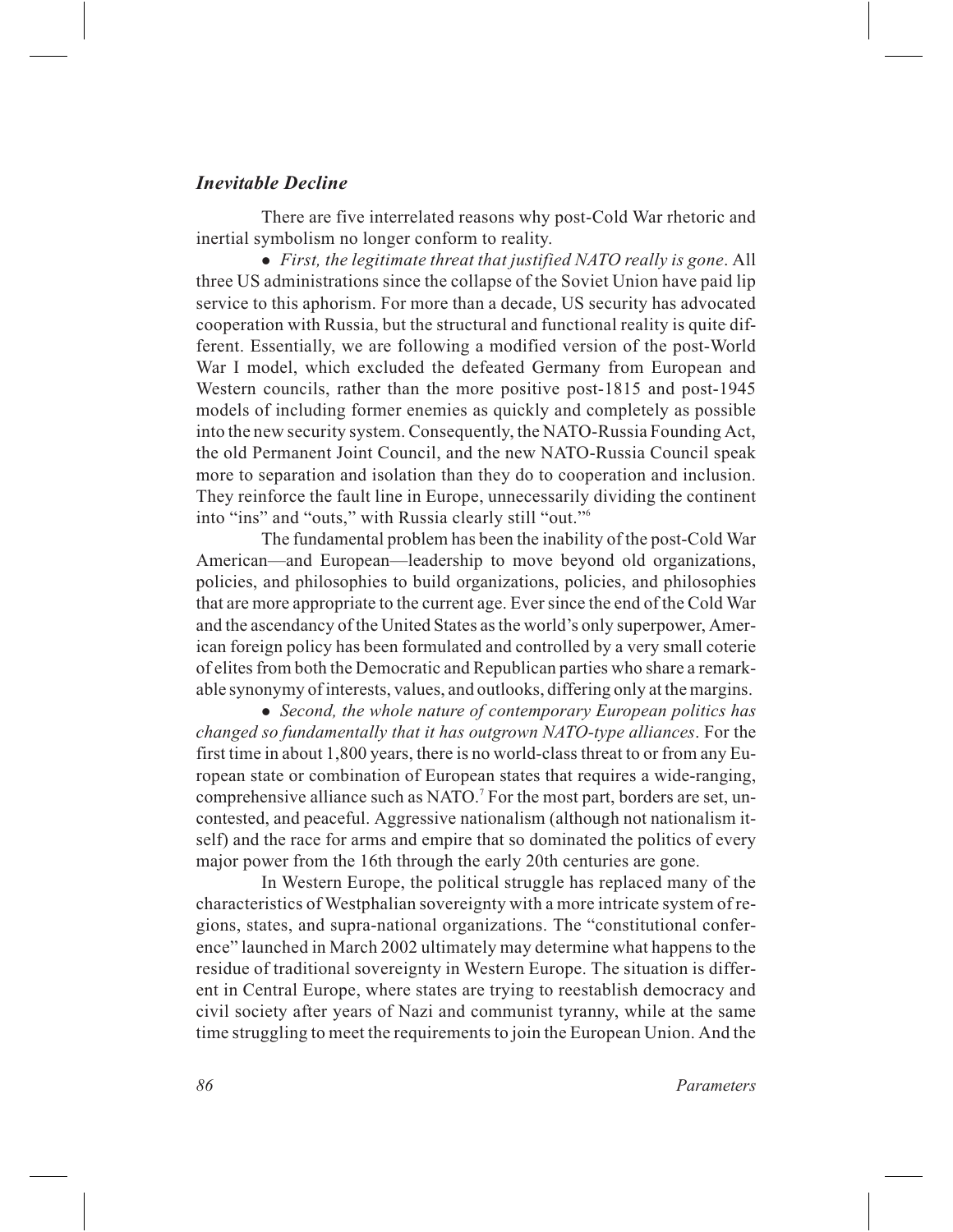collapse of the Stalinist system has resolved the "Soviet Question" that dominated much of the second half of the 20th century. Although we can't predict Russia's future exactly, it is highly unlikely that the Stalinist system will be reestablished, and by including Russia as an equal we greatly enhance her prospects for a stable political order and a more traditional, non-antagonistic relationship with the United States and the rest of the West.

The modern sense of security in Europe not only is broader than what even the new form of NATO is built for, it is different in *kind*, and it is best summarized in the (Maastricht) Treaty on European Union (1990-92) and the follow-up Treaty of Amsterdam (1997). These treaties speak to an understanding of security that includes issues of justice, environment, ethnicity, economic development, crime, and terrorism, in addition to references to more narrowly military definitions of security. In those sections of the Maastricht and Amsterdam treaties that deal with a "common foreign and security policy," NATO is not mentioned, but several references are made to the Western European Union. Neither treaty envisions NATO as an integral part of Europe's security future, and a major reason it has been so difficult to implement the "common foreign and security policy" parts of these treaties is because NATO stands as both an impediment and an intimidation to Europe's future.

Of course, the United States does have interests in common with the Europe that is emerging, but without the kind of overall mutual threat we faced in the past, they are much more issue-specific. For example, economic ties now provide America's single most important relationship with Europe—both as partner and competitor. However, we are doing much less than we should do to prepare for the future of this relationship, in part because we are distracted by an anachronistic security relationship. We also have other common interests in such areas as the environment, terrorism, and others, none of which are particularly well suited to resolution by NATO or any other like alliance. Occasionally, the United States and specific European countries or groups of countries may need to engage in joint military activities—the Gulf War in the early 1990s and the more recent war in Afghanistan provide two excellent examples. In both cases coalitions were put together to deal with specific issues and, during both, NATO was little more than a "truck stop." But these conflicts were unique. It was impossible to recreate the Gulf War alliance to confront Iraq in 2003, and within a year or two we probably will be saying the same thing about multilateral cooperation in Afghanistan. At the same time, there also are strong differences between the United States and much of Western Europe on a growing number of issues—such as how to deal with Iraq, the Israeli-Palestinian horror, abrogation of the ABM Treaty, disagreement over the Kyoto Treaty, and accusations in the European press and among European officials about "American hegemony" or "American hyperpower."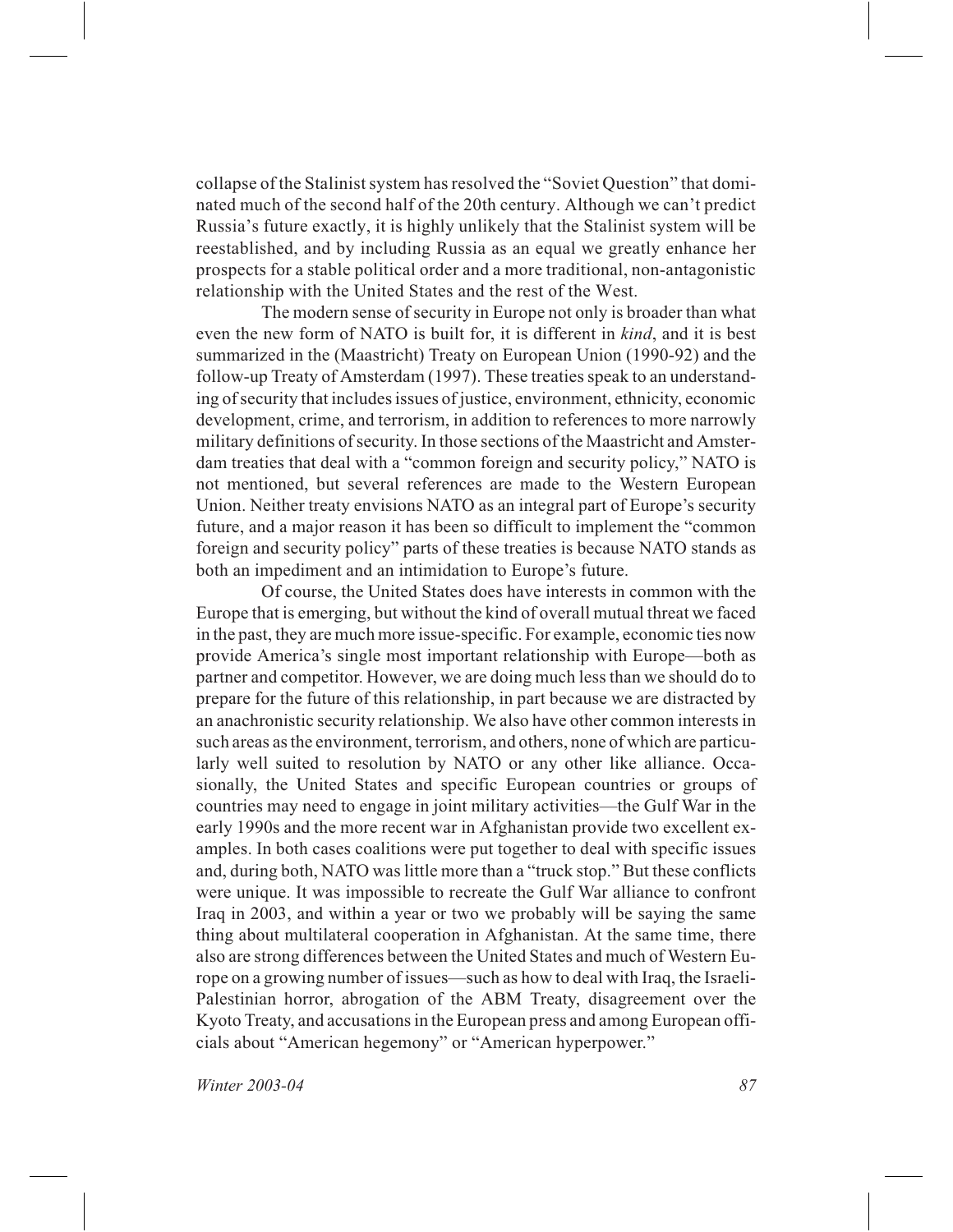As Robert Kagan argues, the differences between the United States and Europe go to much deeper philosophical and anthropological levels.<sup>8</sup> As the US view of engaging the world has become increasingly ideological, that of the Europeans has become increasingly pragmatic. Both sides retain a sense of superiority and arrogance when dealing with the third world. For the Europeans, however, this tends to be more cultural, while for the United States it is a divine mission. Consequently, the United States takes more seriously what Anthony Padgen describes as the "vision of a single 'orbis terrarum'"—the notion "of a presumed right of lordship over the entire world," which, ironically, had been a hallmark of the European empire in America.<sup>9</sup>

In an environment of shifting interests and philosophies between Europe and the United States, Americans and Europeans still share—at least in theory—a respect for democratic values. But that is not enough to hold NATO together. There also is a growing transatlantic split over a range of primary issues: the size, sophistication, and use of military power; environmental issues; budget priorities, including welfare expenditures; the role of state sovereignty, involving especially the evolution of the European Union; and more.<sup>10</sup>

 *Third, as NATO's relevance has declined as a security organization in the West, it also has become less important for Russian security interests*. For a while after the Cold War, NATO enlargement was a top Russian foreign policy concern, and Russia's leaders almost uniformly opposed enlargement as a direct threat to their country's vital interests.

But while opposition to NATO remains strong in the Russian military, for President Putin and his primary leadership circle, the salience of NATO for Russia's security interests has declined dramatically since the 9/11 terrorist attacks. For example, the opposition of Putin and other Russian officials to the inclusion of the Baltic states in NATO—a crisis in Russian-Western relations just a few years ago—has become virtually a non-issue. The Putin government supported the establishment of US military bases in Central Asia after 9/11, an area still considered part of the Russian "near abroad," which was unthinkable before the terrorist attacks. In addition, there has been only mild opposition to the Bush Administration's decision to abrogate the 1972 ABM Treaty. Finally, the serious bickering between the United States and NATO partners in "Old Europe" over Iraq apparently has convinced Putin that Russian interests are best served by holding the alliance at arm's length.

Putin's new, more benign attitude on NATO does not mean that he is becoming "pro-Western." He remains as pro-Russian as ever, but Russia's interests and patterns of engagement in international politics have changed fundamentally. Today, Russia has four major security interests under Putin: (1) reversing the centrifugal pressures on the Russian state; (2) economic development, established especially through ties to the West and a secure position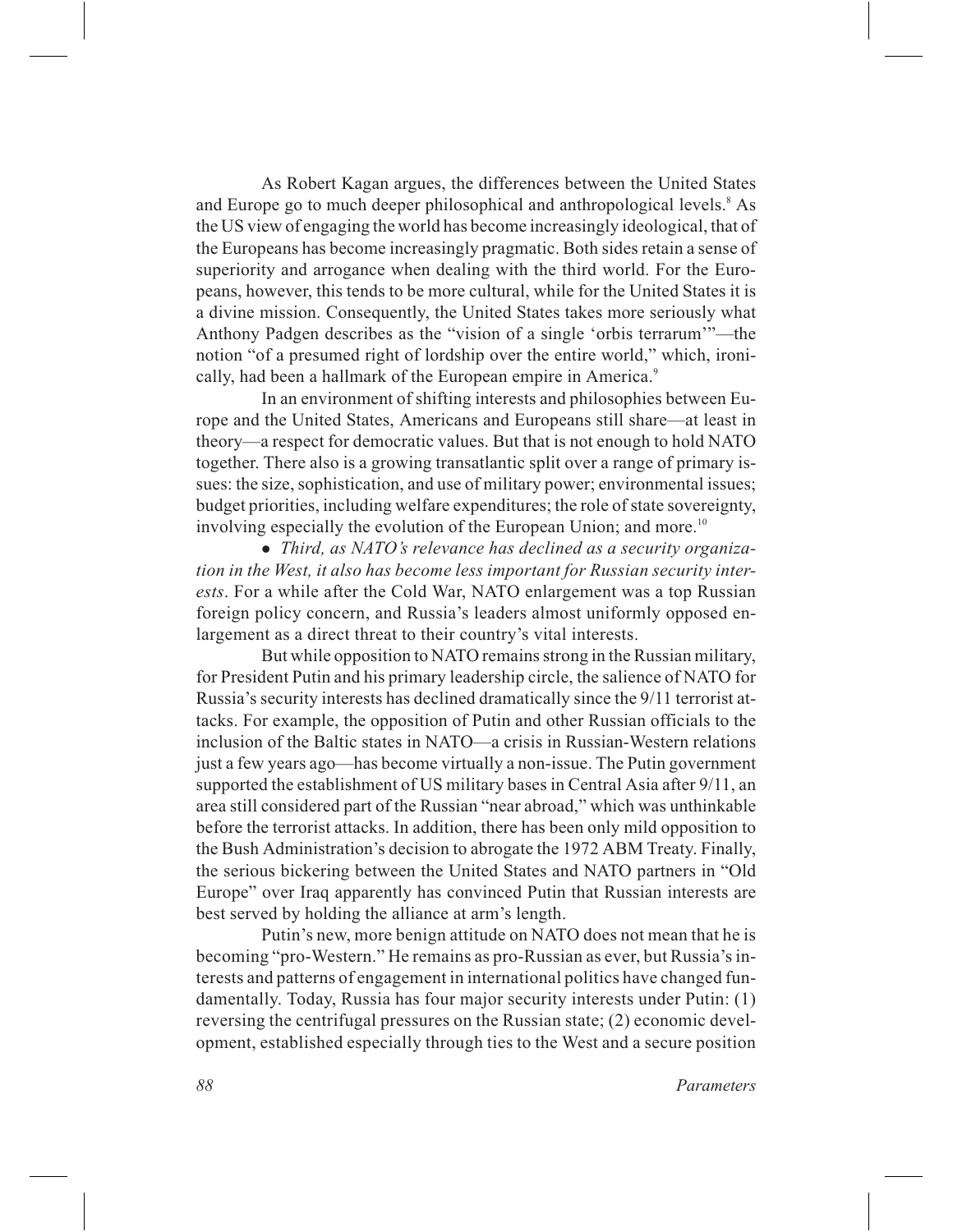in the oil market; (3) combating terrorism; and (4) China. Although rebuilding the Russian state and economic development are the most important long-term goals, the battle against terrorism is the most important contemporary security issue driving Moscow's overtures to the West. Especially since 9/11, Moscow sees a convergence of interests between the US struggle against al Qaeda and the Russian struggle against Muslim separatists in the Caucus region, accusing "Osama bin Laden and al Qaeda of being behind the problems in Chechnya."<sup>11</sup> Washington's guarded public recognition that Moscow is facing a "terrorism" issue in Chechnya was welcomed by Putin, even as he looks for more support.

For most Russian leaders—more so than for their American counterparts—the events of 11 September 2001 finally brought the Cold War to an end. Concern about terrorism has prompted Putin to seek a new strategic relationship with the West that preferably would replace NATO and end the artificial divide between east and west. Shortly after 9/11, Putin observed that "all nations are to blame for the terrorist attacks on the United States because they trust outdated security systems.... [W]e have failed to recognize the changes of the last 10 years."<sup>12</sup>

Putin knows that dismantling NATO and constructing a new security arrangement is not yet in the cards. Consequently, he is willing to settle for a new relationship between the alliance and Russia that concentrates on terrorism.13 In exchange, Russia will "rethink opposition to NATO enlargement" and establish regular, structured meetings between Russia and the European Union focusing on terror.<sup>14</sup> This is intended to draw Moscow and the alliance closer together. However, it is a hollow victory. The new Russia NATO Council will be "strictly limited [and] the 19 members of the alliance would reserve the right to once again take up any topic [considered] strictly as an alliance issue."<sup>15</sup> Russia is back at the table, but as a guest, not as a member of the family, and the tension continues between real-world security interests and an organization caught in a world that exists only in the minds of a handful of inertiaguided policymakers. Putin clearly understands the difference.

 *Fourth, expansion to the east actually damages the legitimate interests of the new NATO members*. NATO membership does not protect the countries of Central and Eastern Europe from any recognizable security threat. The usual argument advanced by NATO enthusiasts is that the new members will become "consumers" of security rather than "providers" of security. But, again, security against or from what? What, for example, is the security threat to Hungary, or Slovenia, or the Czech Republic, or even Poland that requires NATO membership? There is no traditional security threat to these countries that could not be handled by the Europeans themselves—if they have the political will to do so.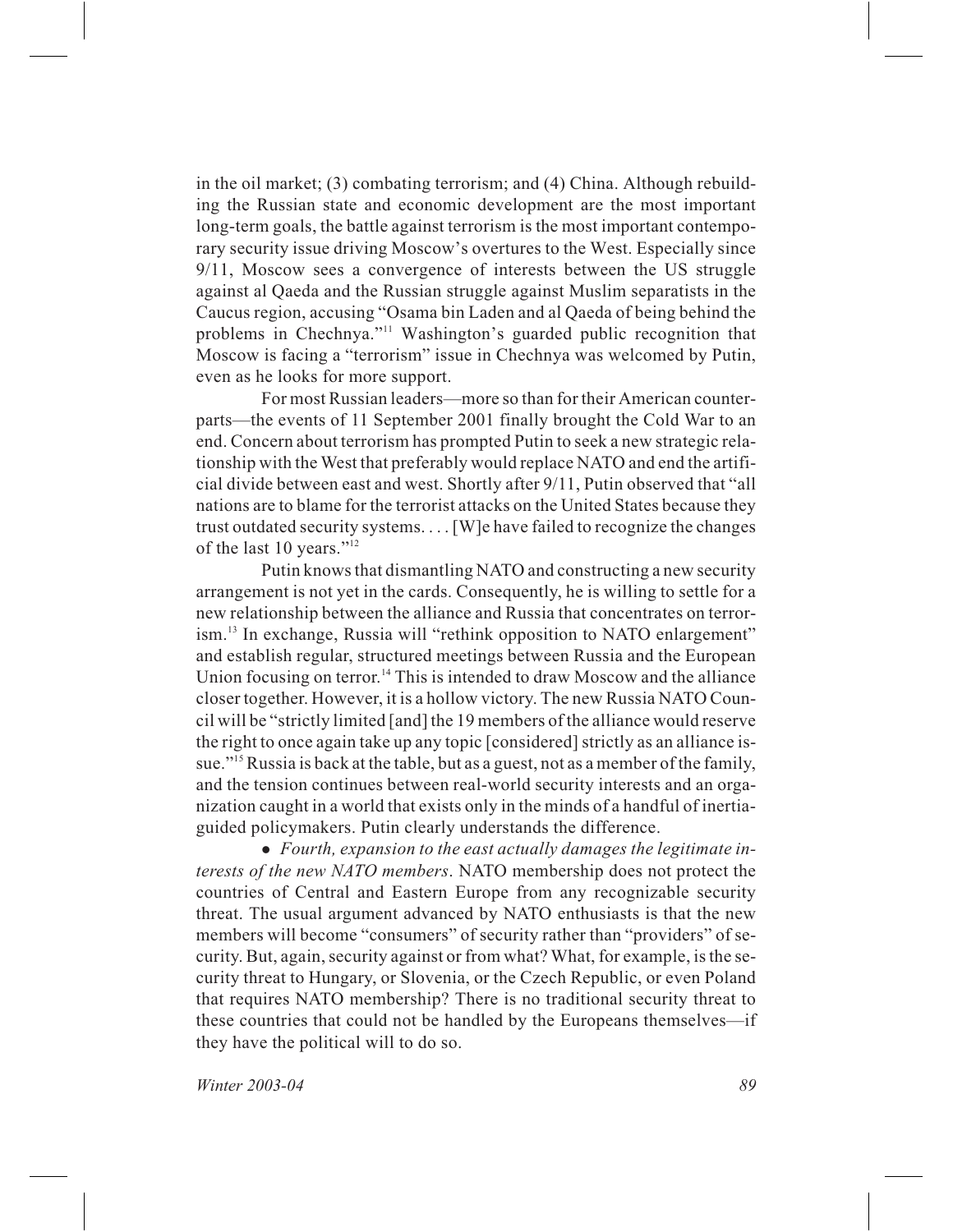The companion argument for those advocating NATO expansion is that the alliance will advance democracy and even "civil society." The 1995 "Study on NATO Enlargement" argued that a primary rationale behind expansion was "to [protect] the further democratic development of new members."<sup>16</sup> It is legitimate to argue that NATO protected the democracies of Western Europe from the threat of the Soviet Union and the Warsaw Pact. But the alliance did not bring democracy and civil society to Western Europe when it was established in 1949, because Western Europe already had a long democratic tradition. In like manner, NATO has not and will not carry democracy and civil society east. As Dan Reiter concludes after a study of democracy in Central Europe, "NATO membership was not necessary for democratization because each [new NATO country] already has a strong national commitment to democracy."17 There also is a theoretical and practical problem with this rationale. NATO requires that aspirant countries have a working democratic system in place before they are accepted as members. So, by definition, NATO can't carry democracy to countries that already must have it established as a prerequisite for membership.

Enlargement puts the Central and East European members in an unnecessary and rapidly debilitating political and financial position. In particular, the countries of Central and Eastern Europe are becoming increasingly enmeshed in a conflict of loyalty between NATO and the European Union. Despite the propaganda that NATO and the EU are two legitimate, complementary avenues of development, in fact they are becoming increasingly competitive—for attention, loyalty, and resources. Although this problem is gaining momentum in Western Europe, it is becoming especially acute in Central and Eastern Europe, where the resource base is considerably smaller and political affiliations more fragile.

As a result, "since their accession on March 12, 1999, Poland, Hungary, and the Czech Republic have all experienced integration difficulties,"18 because the real demands of economic and social issues lead to "economic constraints" and "a failure of political will."19 And still, NATO and EU authorities continue to press these strapped economies to live up to difficult and at times mutually exclusive commitments that undermine pressing economic and social programs. Aprime example for the Poles, Czechs, and Hungarians has been the multi-billion dollar competition for the sale of Lockheed Martin F-16 fighter jets<sup>20</sup> and the Grippen JAS-39, produced by Saab and BAE Systems. These three countries neither can afford nor need either the F-16 or the Grippen, a position borne out by the fact that the cost of repairing the damage caused by the floods in the Czech Republic during the spring of 2002 has scuttled the Czech government's decision to buy the Grippen.<sup>21</sup> Hungary faces similar restraints, and even larger Poland is so strapped that it agreed in early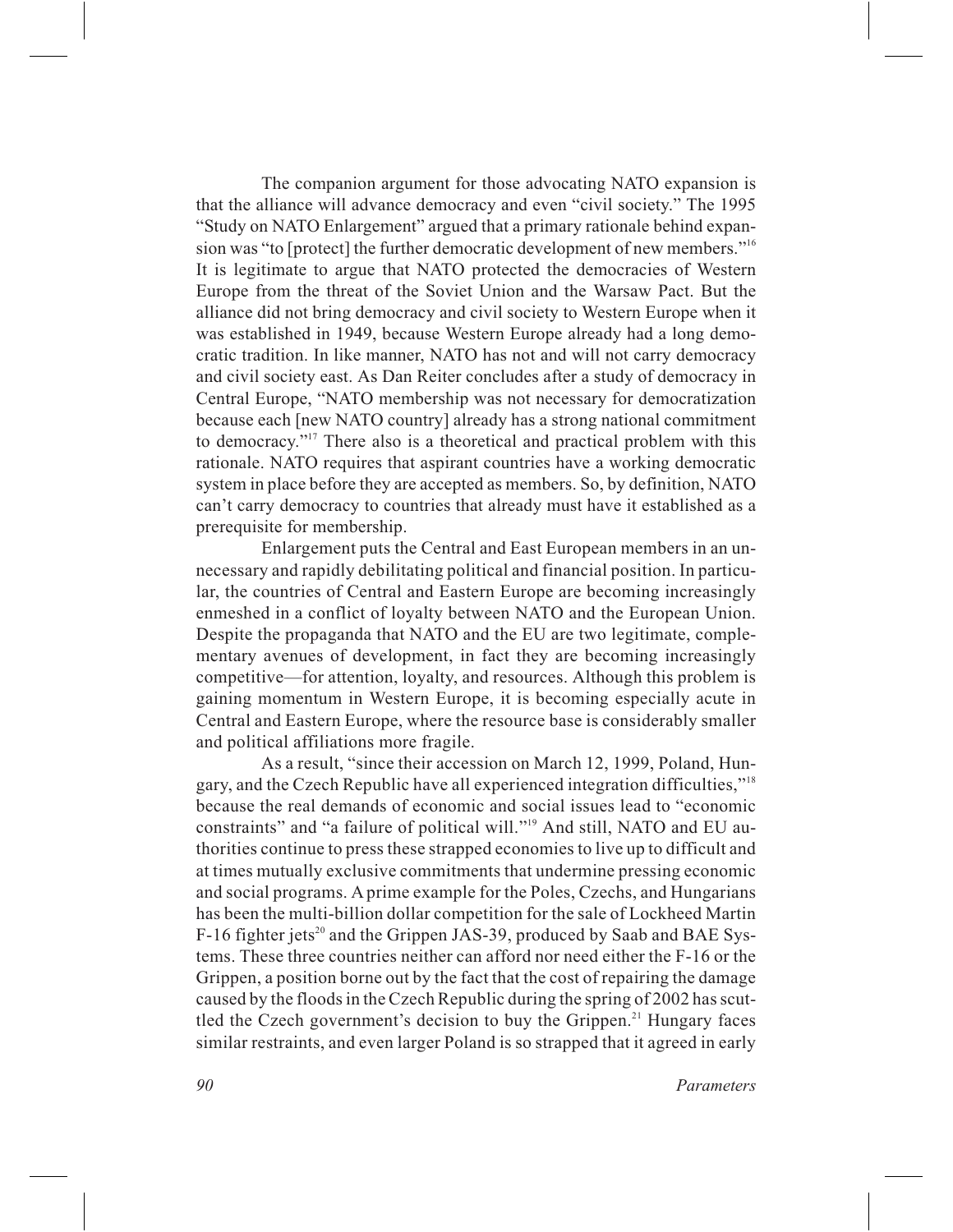2003 to buy 48 Lockheed Martin Block 52 F-16 C/D aircraft for \$3.5 to \$4.0 billion, but only if Warsaw was granted a 100-percent offset.<sup>22</sup> Ironically, if anything undermines the budding democracies of Central and Eastern Europe, it will be the inability to fund critical economic and social programs because of NATO's demands.

Romania provides an early example of what is likely to become commonplace as Central Europe's newest invitees prepare to actually join the alliance, probably in 2004. Just a year ago Romania's chances of being invited to join seemed bleak because it did not meet many of the criteria laid out in the Membership Action Plan. But then, in an attempt to improve its chances, Bucharest actively courted Washington by backing much of the Bush Administration's anti-terrorism strategy and by signing a bilateral agreement "not to turn over American soldiers to the new International Criminal Court."23 Although this gambit worked, it annoyed European leaders and reportedly "will hurt [Romania's] chances for a place within the EU."24 In like fashion, the Chairman of the European Parliament's Foreign Affairs Committee noted that support by some Central and East European countries for US policy on Iraq "might ultimately endanger those candidates'accession" to the EU. Former French President Valery Giscard d'Estaing, the current Chairman of the Convention on the Future of Europe, followed up by warning candidate countries that the Maastricht Treaty requires all members to support "without reservation the EU's foreign policy positions."<sup>25</sup>

In addition, NATO membership—including vulnerability to Western arms merchants—damages the ability of these countries to deal with genuine emerging security issues. Issues of social and economic justice, crime and corruption, environmental degradation, and ethnic reconciliation bear more directly on the security futures of these countries than does their struggle to satisfy NATO's arcane demands for membership. Consequently, instead of pressing these countries to spend scarce resources on NATO, Washington should encourage them to focus exclusively on European and regional organizations that are better geared to help address the real, pressing interests of the countries of Central and Eastern Europe.<sup>26</sup>

 *Fifth, since the end of the Cold War, NATO's programs and instruments have expanded seemingly exponentially, and its organizing rationale has changed*. Virtually every summit—especially since the fall of communism—has been concerned with attempts to "redefine" or "reinvent" NATO in an effort to ignore history and make NATO relevant to the new reality. The following post-Cold War programs, instruments, and rationales are illustrative.

*Combined Joint Task Forces (CJTF)*. The CJTF program was established in 1993-94 to provide the "flexibility needed to deploy at short notice forces specifically tailored to a particular contingency. CJTFs can also be made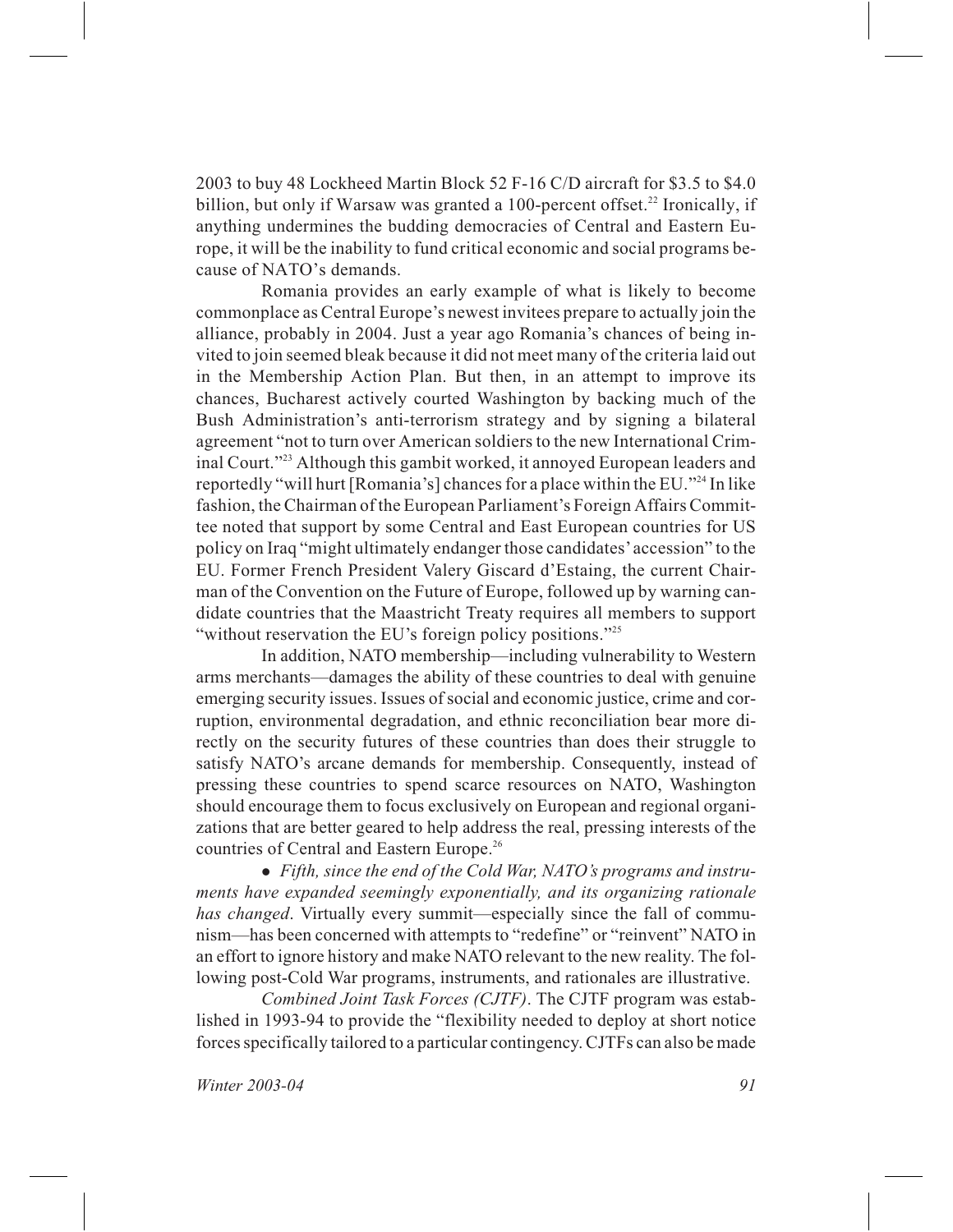available for WEU [Western European Union] operations undertaken by European Allies."27 In sum, the CJTF program allows NATO assets to be siphoned off for predominantly short-term operations that interest only some (two or more) of NATO's members (although, in fact, CJTFs have been used mostly by the United States and United Kingdom). Although CJTFs certainly do enhance flexibility with respect to the use of people and resources, it is a flexibility that is driven by the centrifugal reality of an increasingly fragmented alliance, which in turn reflects the growing divergence of interests and values. Consequently, almost any deployment, by definition, could be described as a CJTF. Ironically, CJTFs, which were instituted as a mechanism to preserve a degree of NATO purpose and unity, have become quite the opposite.

*The Membership Action Plan (MAP)*. The MAP was established at NATO's Washington Summit in 1999 to provide a "tailored program for aspirants, designed to help build a roadmap to future membership."<sup>28</sup> The MAP laid out five broad areas that were designed to provide a detailed guide for prospective members to join NATO under Article 10 of the Washington Treaty.<sup>29</sup> But the MAP has been essentially a sham. First, prior to 9/11, NATO headquarters promised that the MAP process would hold aspirant countries to very high standards if they wanted to become NATO members, but that changed after 9/11. Virtually all of the countries invited to join the alliance at the Prague Summit in November 2002 had not satisfied the rigorous requirements of the MAP. The test for membership now became how willingly and quickly an aspirant country would follow the US lead in the "war on terrorism."

Second, the MAP became unnecessarily duplicative. Virtually every part of the five chapters, especially in the political and economic sections, is addressed in the Acquis Communautaire, which lays out requirements for membership in the European Union—and arguably EU membership is much more important for the future of Central and Eastern Europe than membership in NATO.

Third, once the new members have bought into the military, defense, and resource requirements of the alliance, they will be pressured to commit to programs, instruments, and equipment they cannot afford and do not need. We already have seen the deleterious effect of these pressures in Poland, Hungary, and the Czech Republic, and they are likely to have an even greater negative effect on the relatively poorer new inductees.

*The Defense Capabilities Initiative (DCI)*. The DCI, also launched at NATO's summit in Washington in 1999, was intended to prepare the alliance for "the security challenges of the 21st century" by updating military capabilities in five overlapping areas (58 specific areas of shortfall): mobility and deployability, sustainability, effective engagement, survivability, and interoperable communications.<sup>30</sup> It was designed to be a far-reaching, ambi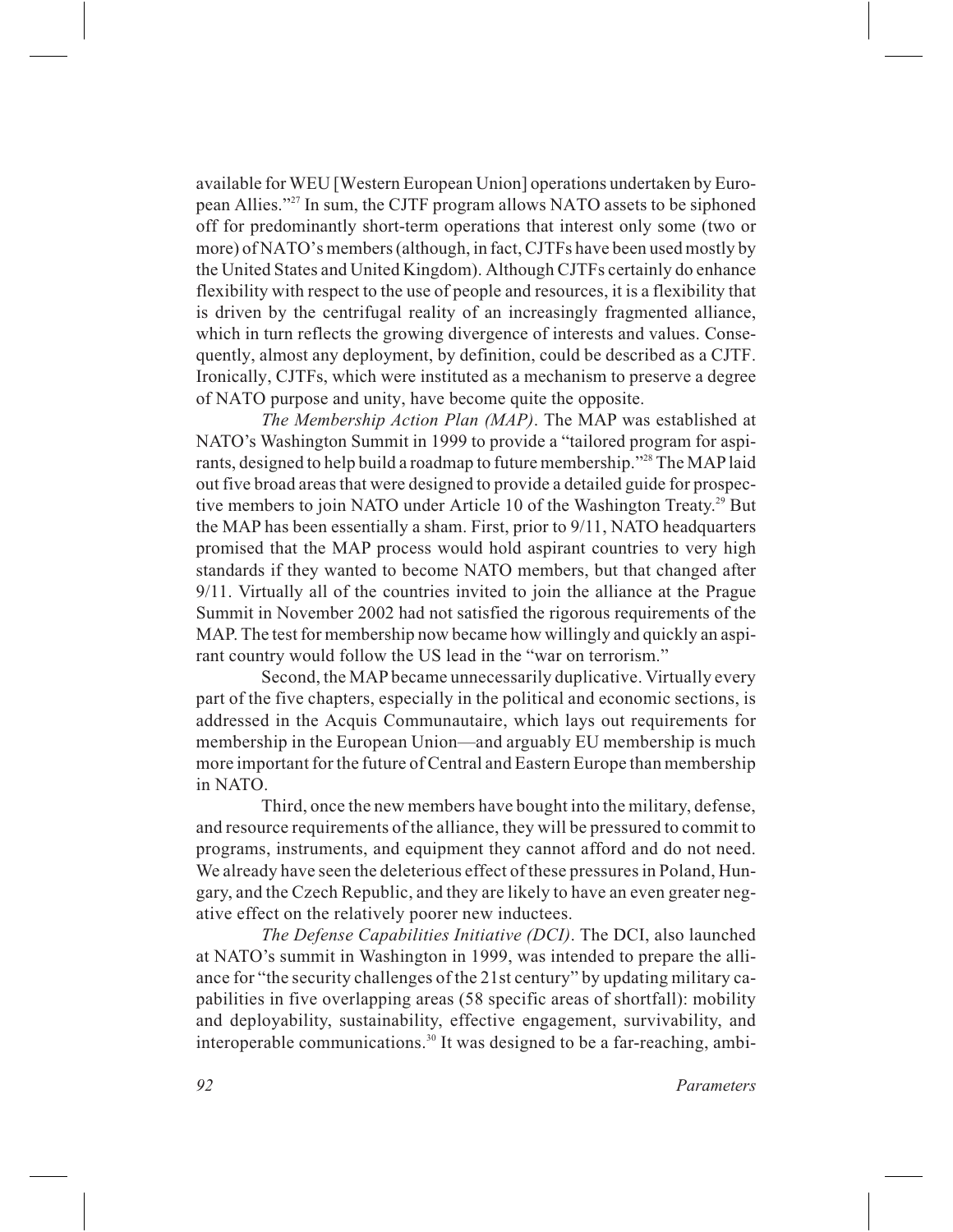tious plan aimed not only at security challenges within Europe, but especially enabling NATO to "deploy forces in distant crises."

The DCI was perhaps the most important program adopted by the 1999 summit because it was designed to reverse the widening technological and materiel gap between the United States and Europe. It was to lead to a tighter, more equal, more interoperable military alliance that could deploy major forces anywhere in the world for long periods of time. Despite the optimistic hopes of the High Level Steering Group assigned to oversee the DCI, it has proven to be an almost complete failure. With most European defense budgets either flat or declining, and with the US defense budget proposed to reach in excess of \$500 billion by 2009, the gap will grow even greater.<sup>31</sup> But even more important than indicating a divergence in raw capability, this gap reflects diverging values and interests. The Europeans have sufficient technological capability, economic prowess, and talent to narrow the "capabilities gap" significantly—if they want to. What they do not have is the desire or the perceived security need to do so.

*The "Transformation" Summit*. The new Prague Capabilities Committee (PCC), formed at the Prague Summit to focus on 12 areas (in four major "baskets") needing improvement, was an attempt to recover the failed DCI. This time, however, the new NATO Defense Transformation Initiative (NDTI) "has a narrower focus on new missions and . . . a small, but select number of forces for them."32 As the logic goes, each country will take on "capabilities tasks" in advance as one or more of their responsibilities, leading to so-called "niche" responsibilities for even the smallest member, depending on each member's perceived areas of "comparative advantage."<sup>33</sup> Sadly, but eminently predictably, the PCC will be no more successful than its predecessor. Nothing important has changed since 1999 to make success any more likely this time. As in the past, the new—as well as the old—members will find no compelling reason to proceed, will find it too costly to do so, or, driven by more pressing concerns, simply will ignore the program. Just like the DCI, the new PCC/ NDTI is likely simply to fade into insignificance and die in indifference.

The Prague Summit participants also approved the joint NATO Reaction Force (NRF) under CJTF headquarters, to consist "of a technologically advanced, flexible, deployable, interoperable, and sustainable force including land, sea, and air elements ready to move quickly to wherever needed."34 The NRF also is intended to promote and improve "the alliance's military capabilities." In other words, the NRF is conceived to become a vehicle for the NDTI, nee DCI. The summit also approved a "leaner, more efficient, effective, and deployable command structure," and moved to "strengthen" the CJTF program. But why will any of these initiatives be more successful than the ones that came out of the Washington Summit? The same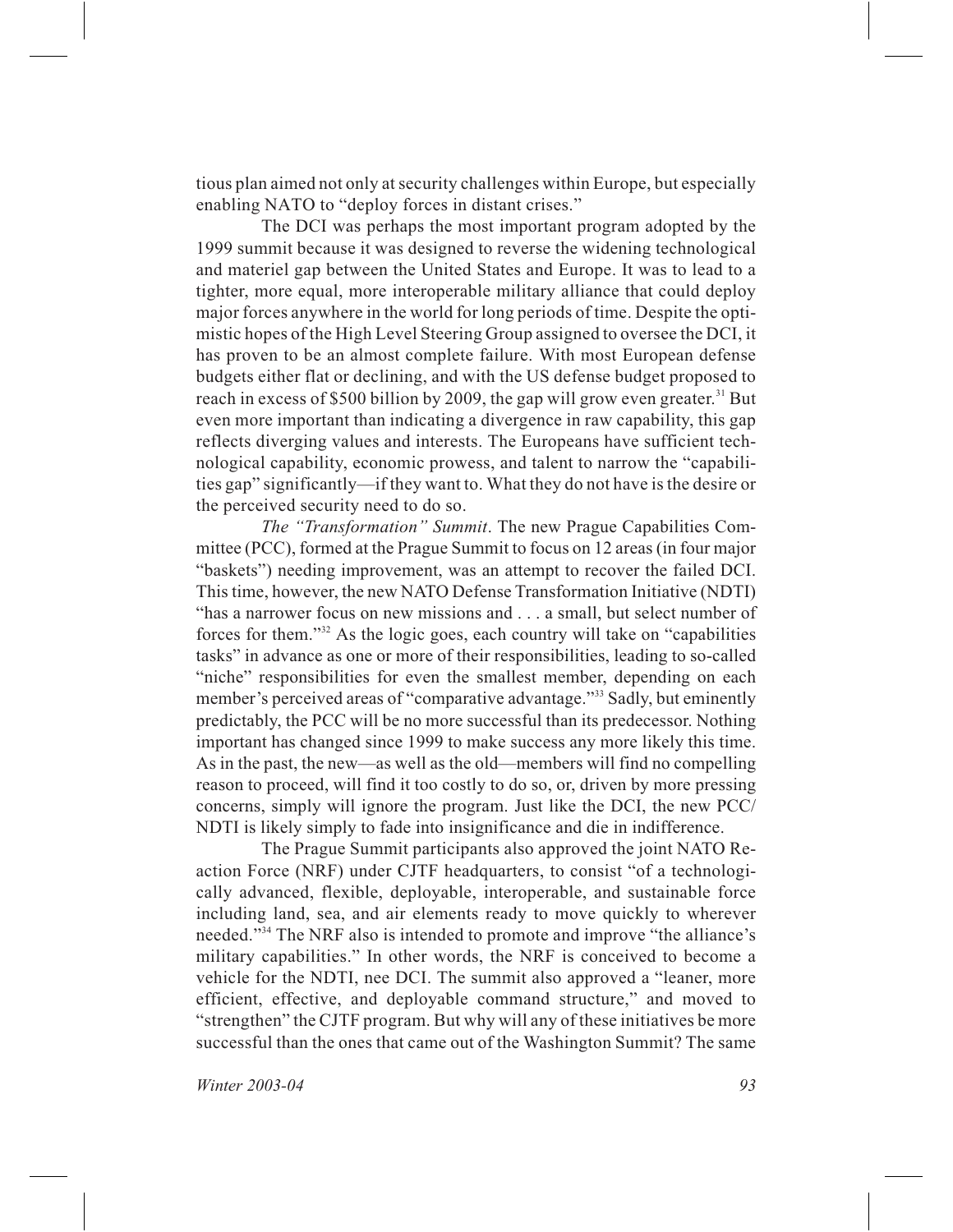problems exist and, indeed, have been exacerbated, especially as a result of the disagreements between Washington and several European NATO countries over Iraq. Substantial improvement and interoperability of technical capabilities will give way to diverging interests and values, and the smaller members will succumb to financial pressures and conflicting and mutually exclusive security demands. The NRF, which is merely a concept at this point, also is threatened by the same pressures—in part because maintaining such a unit at a high level of readiness for deployment is extremely expensive, but more importantly because its development will suffer from the tugs and pulls of different political interests.

Finally, the new CJTF is likely to be the most successful of NATO's initiatives. CJTFs—old or new—exist and are used only because NATO's cohesiveness and purpose are so porous and weak. If NATO was the kind of security organization its protagonists wanted it to be, not only would CJTFs be unnecessary, they would be an anathema.

*A Collective Security Alliance, not a Defensive Alliance*. As the Cold War faded into history, NATO enthusiasts began to argue that the very nature of the alliance had to change if it was to continue to exist. Consequently, as Henry Kissinger noted, NATO "has become more akin to a collective security organization, like the United Nations, than to a traditional alliance."35 If the alliance was to survive, it had to find a rationale that did not depend on a clearly defined enemy, or even a potential enemy. A loosely formed "collective security organization" was the answer.

In reality, these two types of alliances represent a distinction without a difference. Even in a collective "security alliance," there must be at least some overriding common security bond that holds the participants together. As noted before, quite the opposite is happening—not only on security issues, but in the political realm as well. The NATO that has emerged since the end of the Cold War does not satisfy even the most rudimentary tests of what an alliance is supposed to do. For example, it fails both Stephen Walt's "five . . . explanations for international alliances" and Glenn Snyder's theory of alliance formation and management.<sup>36</sup> And, the further we get from the Cold War, the more serious those frictions will become as the nexus of values and interests between the United States and Europe continues to widen. Two recent examples illustrate the point.

First, after 9/11, NATO's European members declared "Article 5" support for the United States in its war against terrorism generally and the military action in Afghanistan. This was the first time in NATO's history that Article 5 had been formally invoked—and it is likely to be the last, despite the argument that "modern-day terrorism and WMD proliferation are 'Article 5 threats.'"37 The United States spurned the European action, and in doing so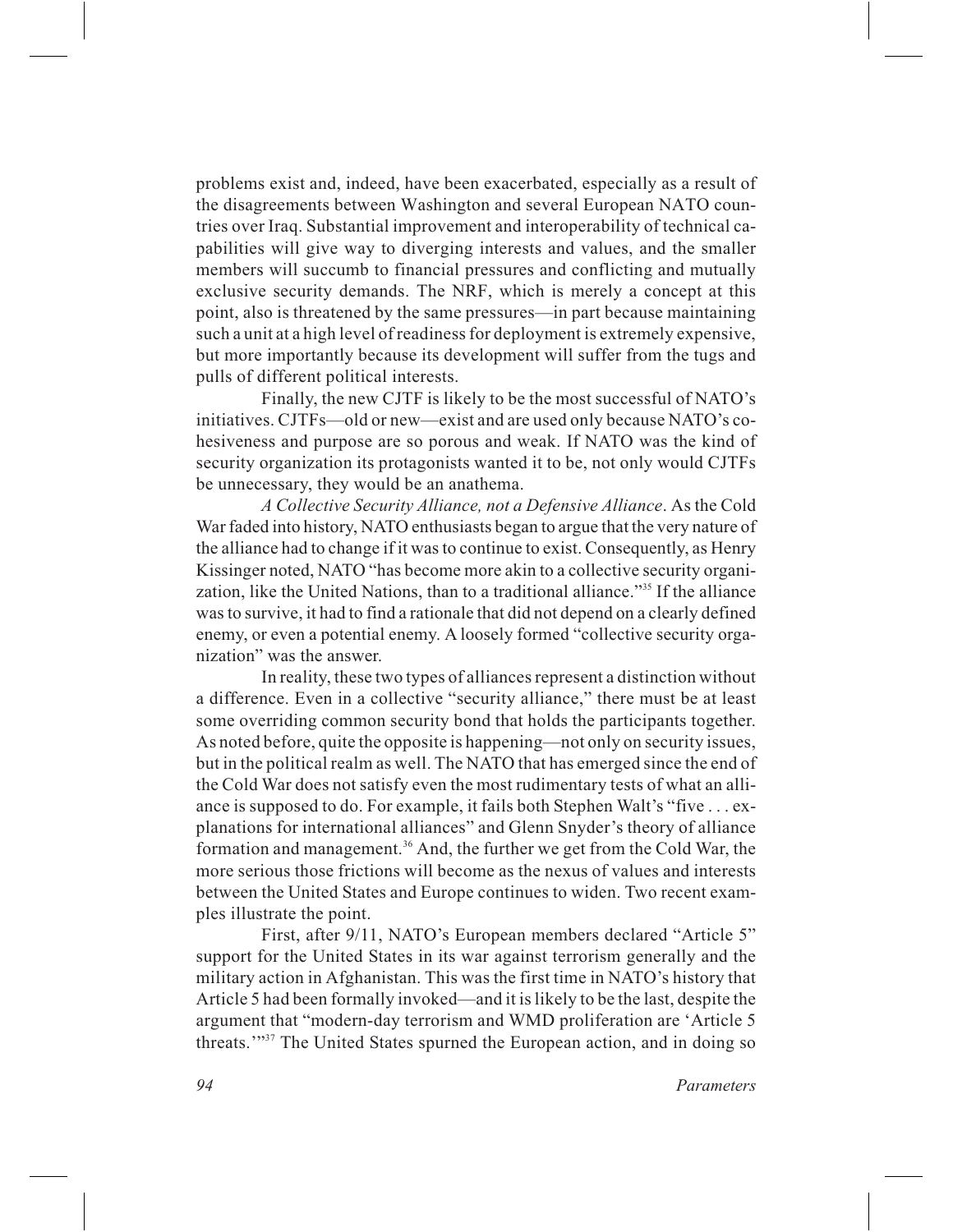Washington signaled that it did not need NATO and that the European allies counted for little in the greatest threat to US vital interests since perhaps the attack on Pearl Harbor.

Second, differences over Iraq illustrate the widening gap in interests and values between the United States and several important European countries, especially France and Germany. These differences are not superficial; they are rooted in a basic philosophical divergence that will not be explained away by the normal admonition that "there have always been differences among NATO countries." This time, the political survival of the German—and perhaps the French—government depends on it. In both cases, political success depends increasingly on disagreeing with Washington on many of the most important international issues. At the same time, US policy—either by design or by accident—is dividing Europe and thereby damaging the Europeans'efforts to find common ground on the future of Europe and underscoring Europe's irrelevancy for US security interests.

# *Getting Past the Past*

The Europeans will have to take the initiative to move beyond security anachronisms such as NATO, because it will not happen as a result of US leadership. Washington will cling to NATO even more desperately and continue to manufacture complicated, ineffective, even deleterious mechanisms to "prove" NATO's importance and viability. For Washington, NATO is the security institution that best exemplifies the static world it prefers—it makes no difference that the alliance no longer serves any useful security function. The American political class will not be voluntarily shaken from that perspective, no matter how much the world changes.

The Europeans, on the other hand, have been more ready to recognize and embrace the changes that are taking place in the structure of the international system. They are struggling with the transition and are more fully engaged in the transformation than is the United States. The Europeans have reached a critical juncture in the construction of the "European space." Certainly, questions of "widening versus deepening," problems of a multiplespeed Europe, the lasting soundness of the Euro, the equity of the Common Agricultural Policy, and even issues of consensus versus majority rule are very important, and they will be handled one way or another in time. But the critical issue that will ultimately define the nature and character of European cooperation is the whole arena of foreign and security policy—an issue that the Europeans currently are not handling very well.

If the United States is blinded by its own self-righteousness, the Europeans are crippled emotionally by their timidity. For different reasons, then, both sides are unable to shed NATO's Cold War grip, despite the Euro-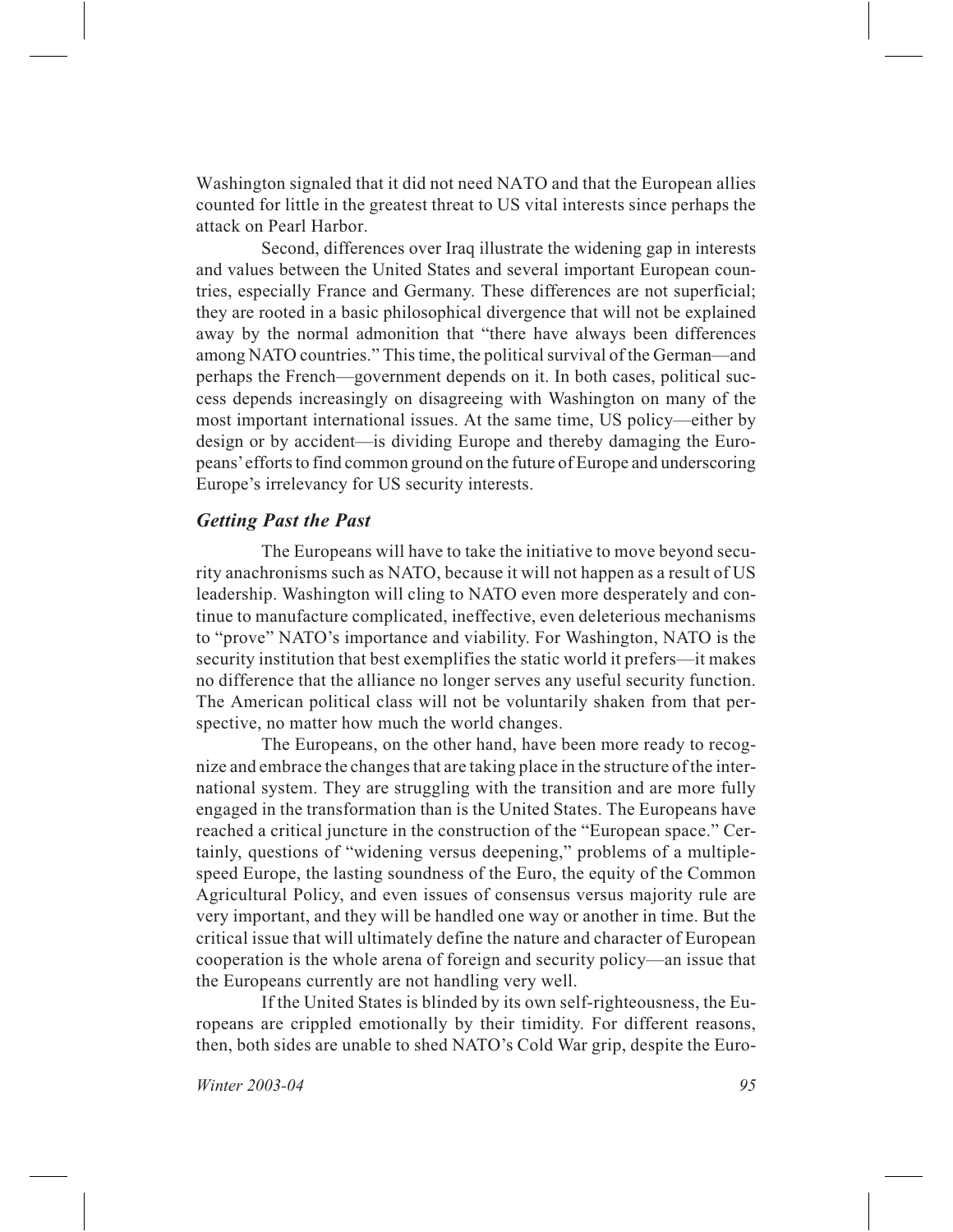peans' greater potential to break this inertia. To do so, they will have to recognize that the conduct of foreign and security policy is perhaps the most fundamental arena that defines any polity. The Europeans are now "a de facto military protectorate of the United States,"<sup>38</sup> unable to fully provide for their own relations with other states and other political organizations on the international stage. To have one's security and foreign policy agenda set by another is the height of servitude.

The Europeans have made a halting start by trying to construct the Common Foreign and Security Policy (CFSP) and the European Security and Defense Policy (ESDP). Efforts in both areas have a long history, beginning in the 1960s and 1970s when the "member states of the European community cooperated and endeavored to consult with one another on major international problems."39 These efforts progressed through the Single European Act in 1986, received a major boost in the Maastricht Treaty of 1993 and the Amsterdam Treaty of 1999, the Nice Treaty in 2001, and, in security specifically, at the 1999 Cologne Council meeting (including the Petersburg tasks), and the Helsinki Headline Goals (HHG), which are supposed to be achieved by  $2003.^{40}$ 

But the effort has stalled, and it is likely to remain stalled as long as the Europeans are tied to the myth that NATO and its lore is the appropriate linchpin for the future. Although discussion under the current European Constitutional Convention does not presently provide a major role for foreign and security policy, there is no reason it cannot be extended to do so.<sup>41</sup> The platform and the precedent are available; only the political will is lacking. The Europeans should begin to chart their own course now by exercising their option under Article 13 of the NATO Treaty and announcing their intention to withdraw from the alliance. Ironically, the bitter transatlantic dispute over Iraq may already have started the process.

#### **NOTES**

1. David Steele, *Lord Salisbury—A Political Biography* (New York: Routledge, 1999), p. 121.

2. See *Congressional Digest*, 75 (February 1996), 33; "Summary of U.S. Government Policy on Bosnia," released by the Bureau of European and Canadian Affairs, US Department of State, 16 July 1998; press briefing on the NATO Summit and Kosovo, the White House, Washington, D.C., 20 April 1999; statement by Secretary of State Albright before the Senate Foreign Relations Committee, Washington, D.C., 20 April 1999.

3. Ivo Daalder, *Getting to Dayton—The Making of America's Bosnia Policy* (Washington: Brookings Institution, 2000), p. 164.

4. Comments by Undersecretary of Defense for Policy, Douglas Feith; see the Armed Forces Press Service, 28 February 2002.

5. Statement by Undersecretary of State for Political Affairs, Marc Grossman; see *Department of State Bulletin*, 9 October 2001.

6. *The Financial Times*, 15 May 2002.

7. Terrorism does not fit the bill because it is diffuse, sporadic, and of much less salience in Europe than in the United States. All of this requires a different kind of response than NATO can provide. In short, NATO does not have the tools to fight terrorism.

8. Robert Kagan, "Power and Weakness," *Policy Review*, No. 113 (June & July, 2002).

9. Anthony Padgen, *Lords of All the World—Ideologies of Empire in Spain, Britain, and France (1500-1800)* (New Haven, Conn.: Yale Univ. Press, 1995), pp. 5, 8.